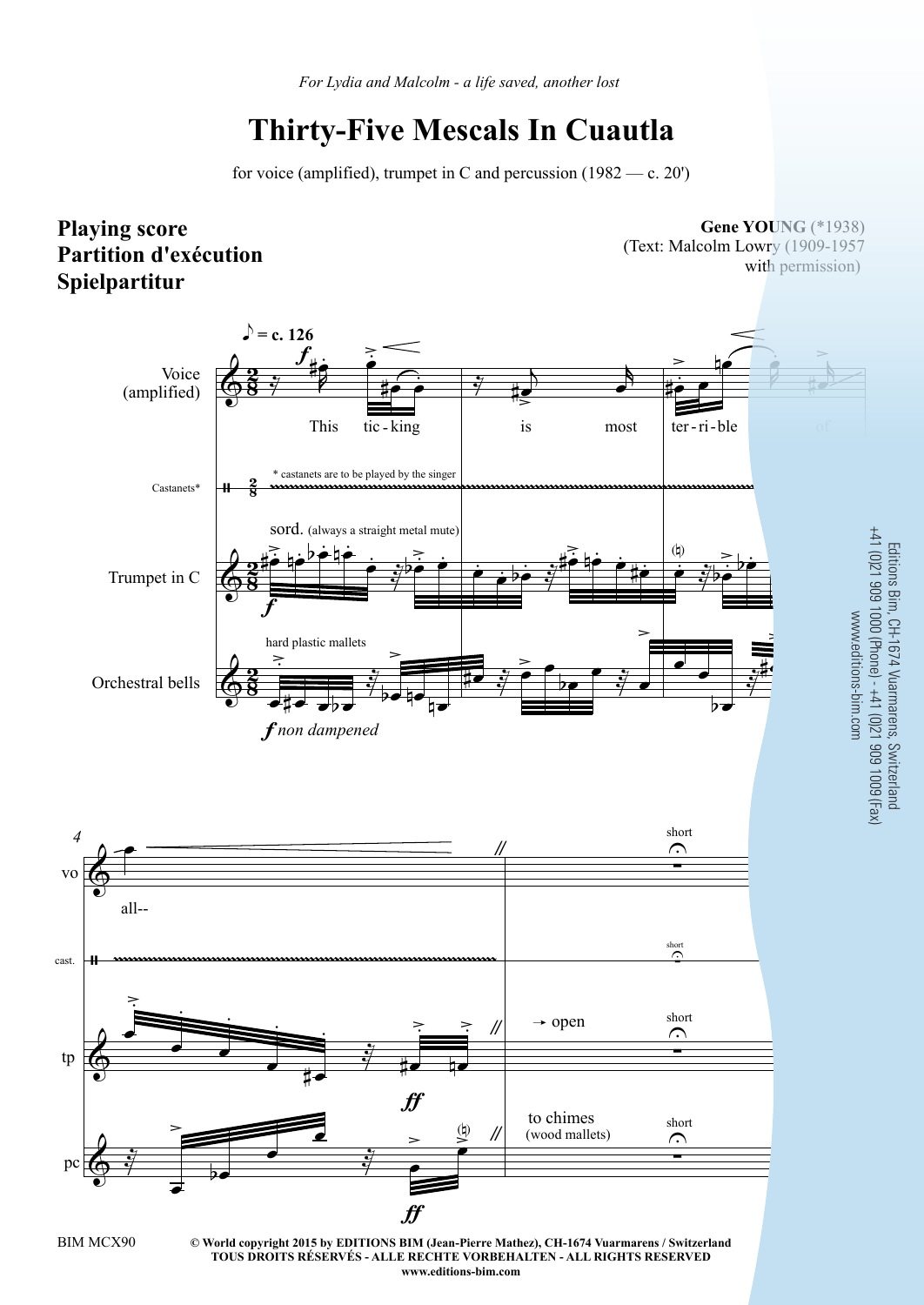

Editions Bim, CH-1674 Vuarmarens, Switzerland

 $u$ *Unauthorized duplications are illegal — Les reproductions non-autorisées sont illicites — Unerlaubte Vervielfältigungen sind rechtswidrig*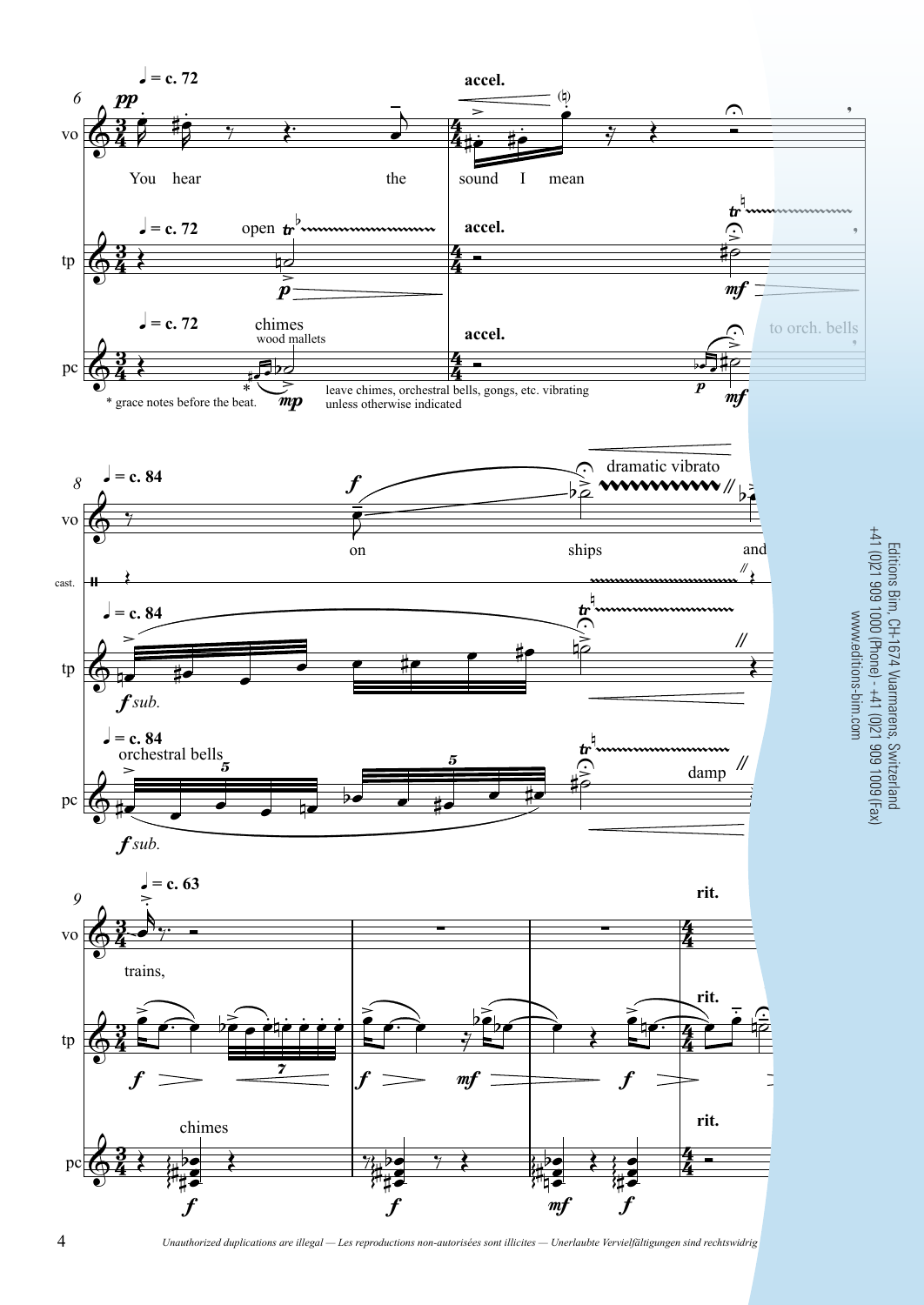



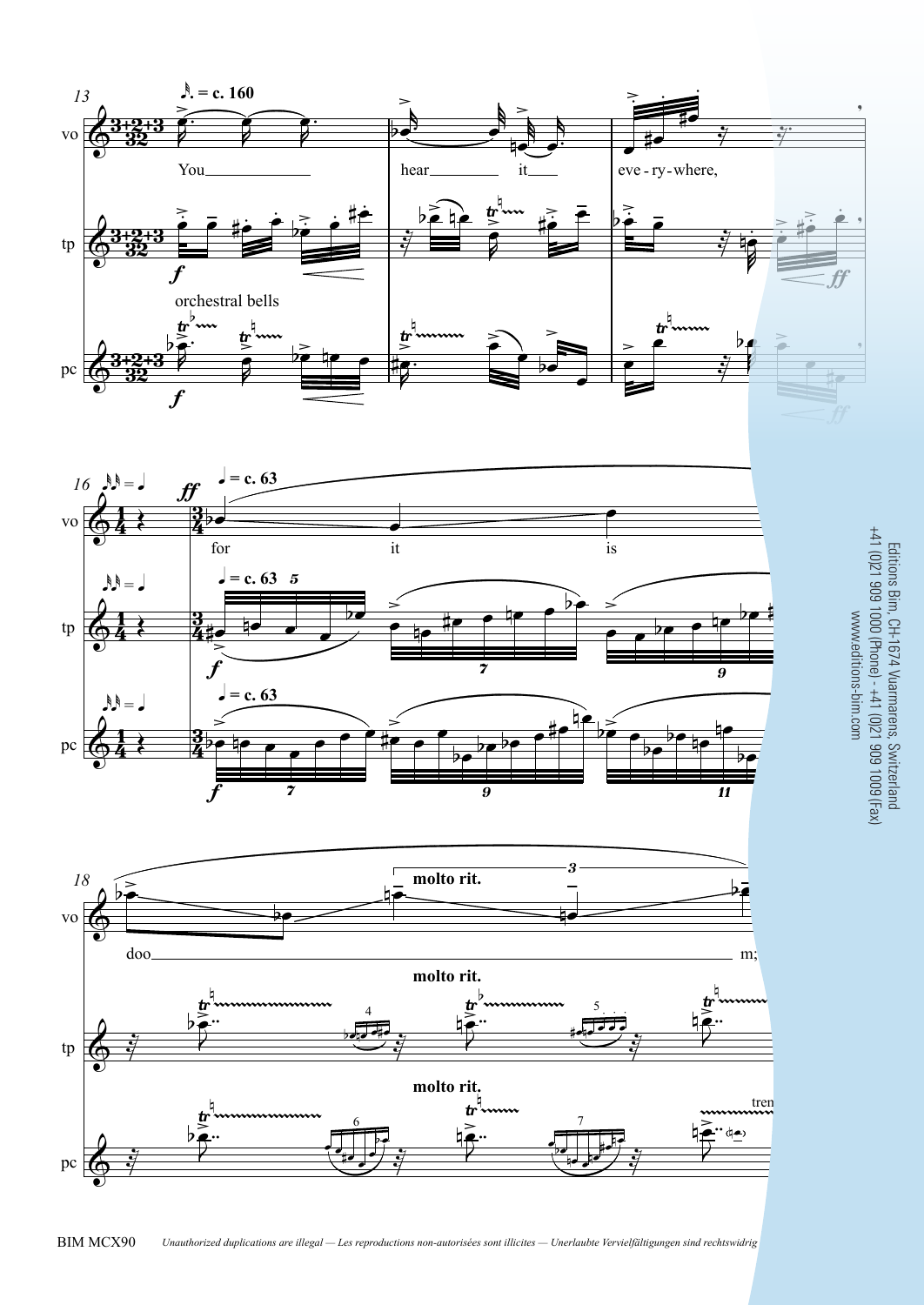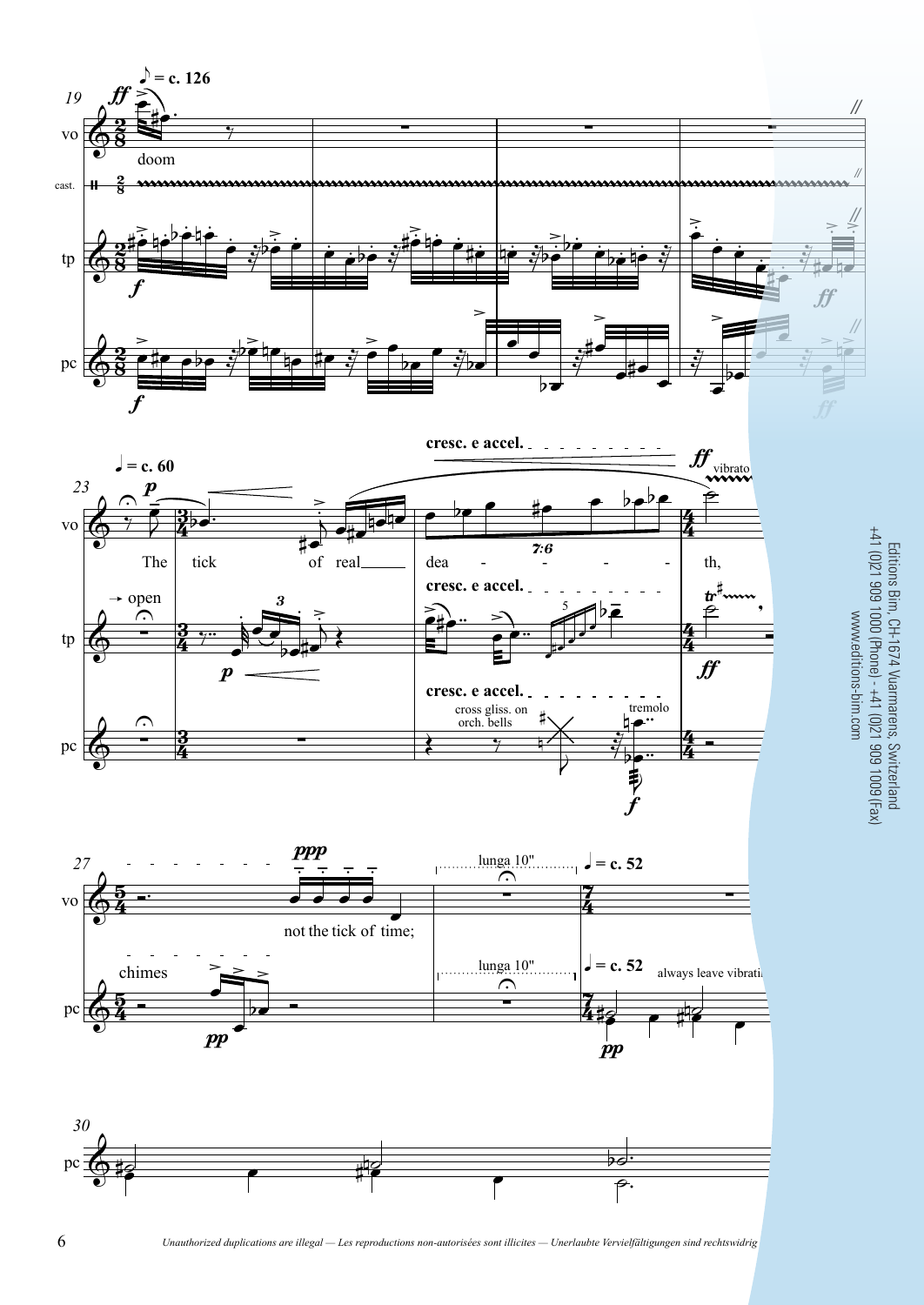







Editions Bim, CH-1674 Vuarmarens, Switzerland<br>+41 (0)21 909 1000 (Phone) - +41 (0)21 909 1009 (Fax) www.editions-bim.com

**BIM MCX90** Unauthorized duplications are illegal - Les reproductions non-autorisées sont illicites - Unerlaubte Vervielfältigungen sind rechtswidrig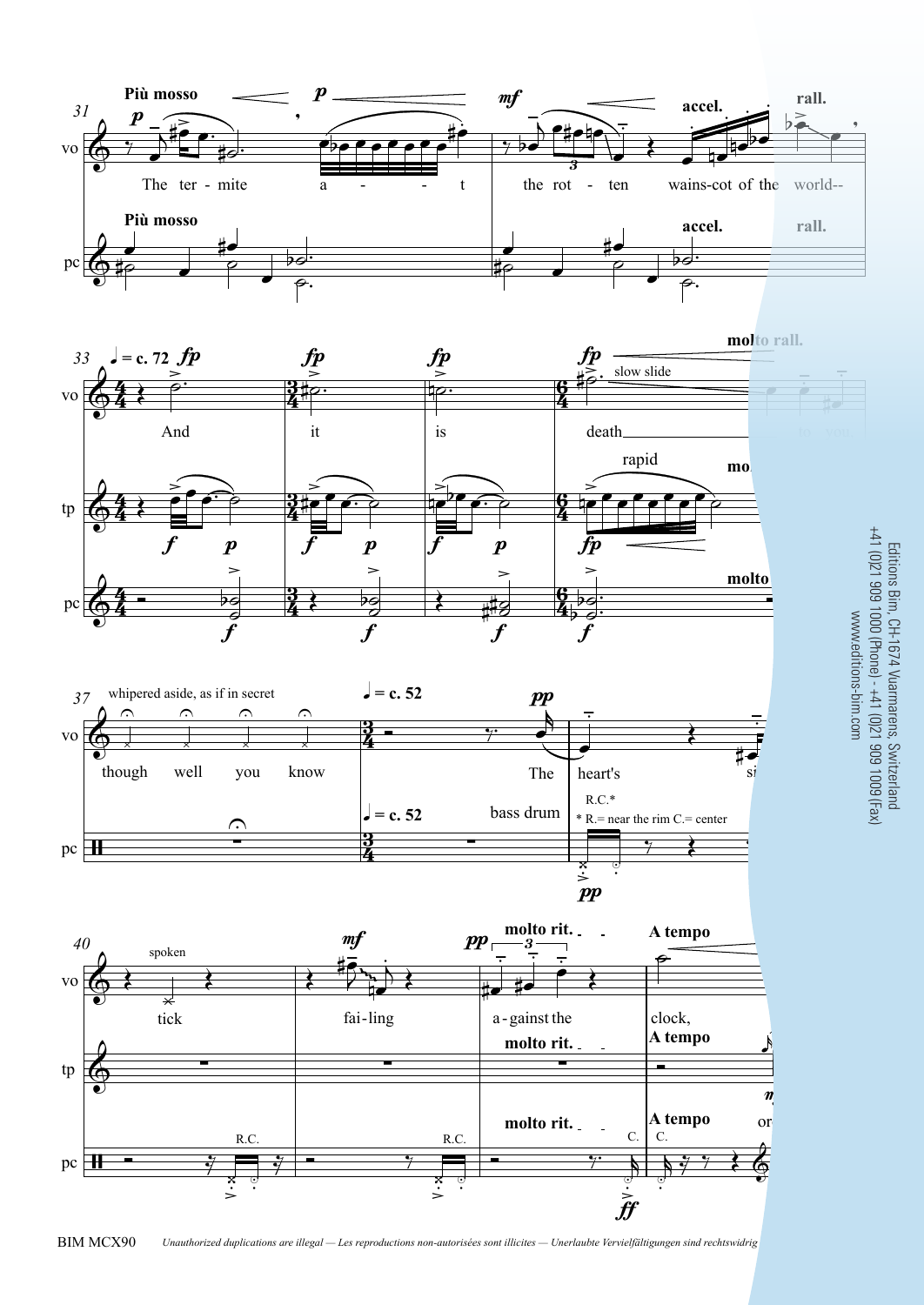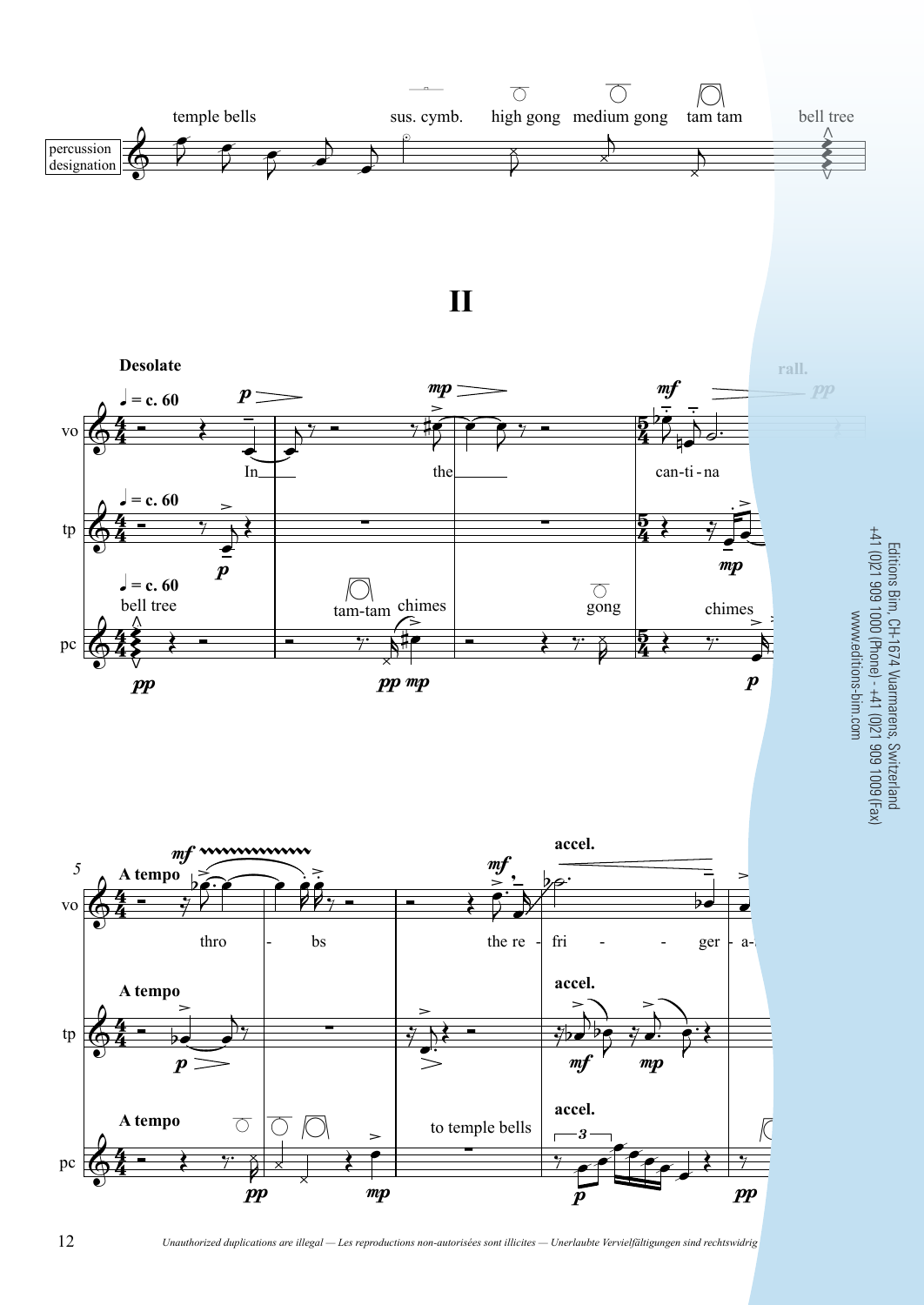![](_page_6_Figure_0.jpeg)

![](_page_6_Figure_1.jpeg)

![](_page_6_Figure_2.jpeg)

Editions Bim, CH-1674 Vuarmarens, Switzerland<br>+41 (0)21 909 1000 (Phone) - +41 (0)21 909 1009 (Fax) Editions Bim, CH-1674 Vuarmarens, Switzerland +41 (0)21 909 1000 (Phone) - +41 (0)21 909 1009 (Fax) www.editions-bim.com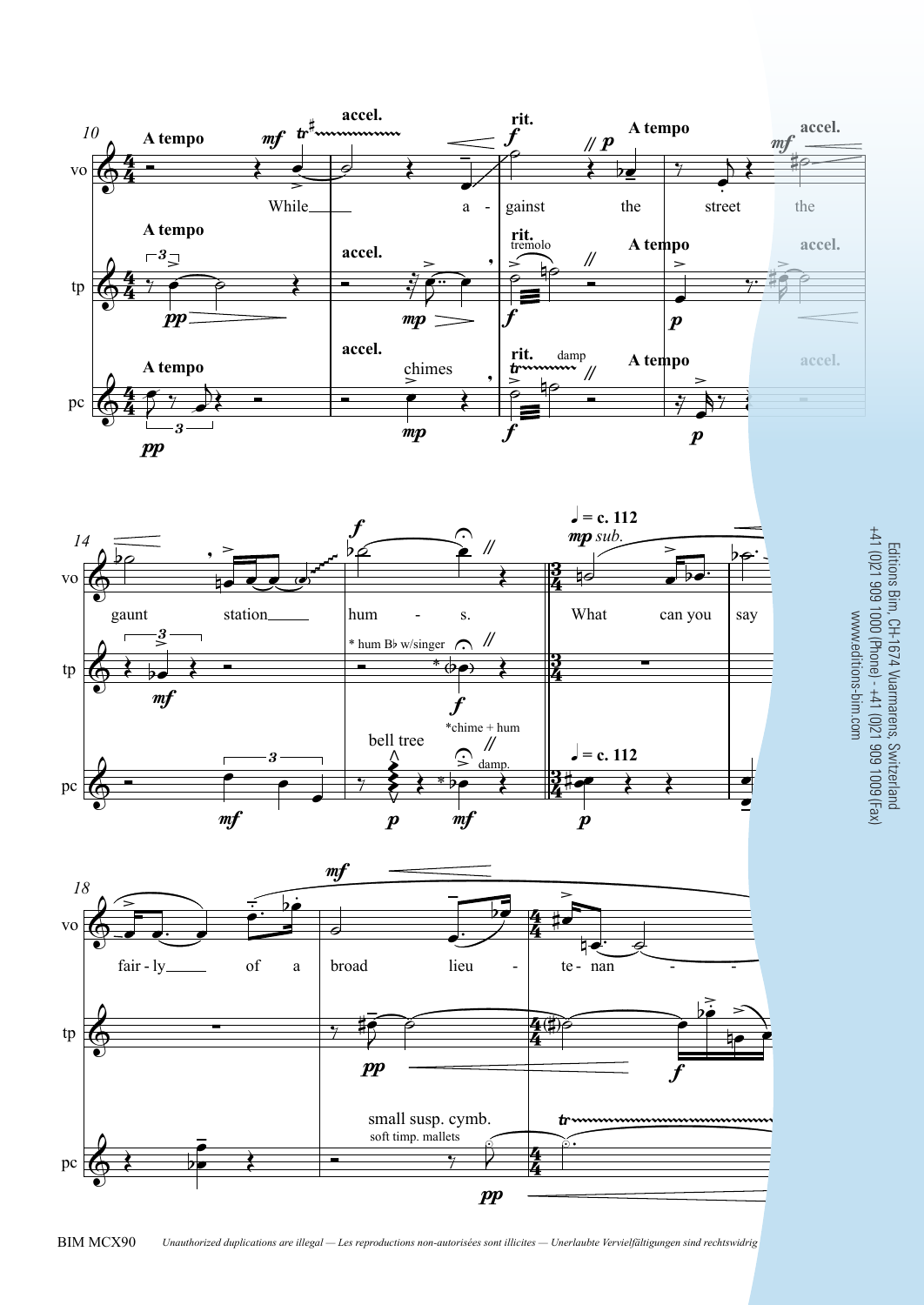![](_page_7_Figure_0.jpeg)

![](_page_7_Figure_1.jpeg)

![](_page_7_Figure_2.jpeg)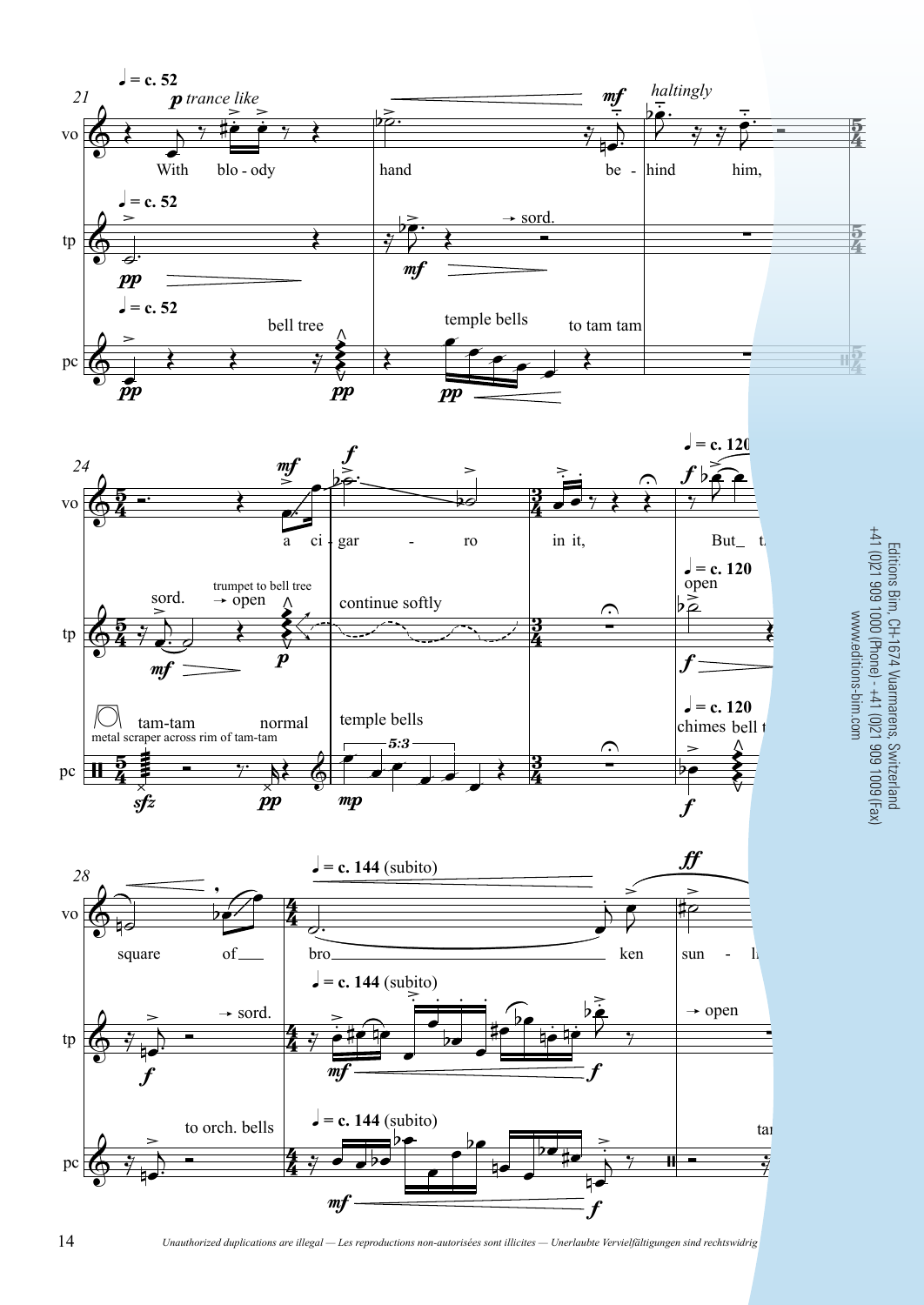dramatic pitch alternation

![](_page_8_Figure_1.jpeg)

![](_page_8_Figure_2.jpeg)

![](_page_8_Figure_3.jpeg)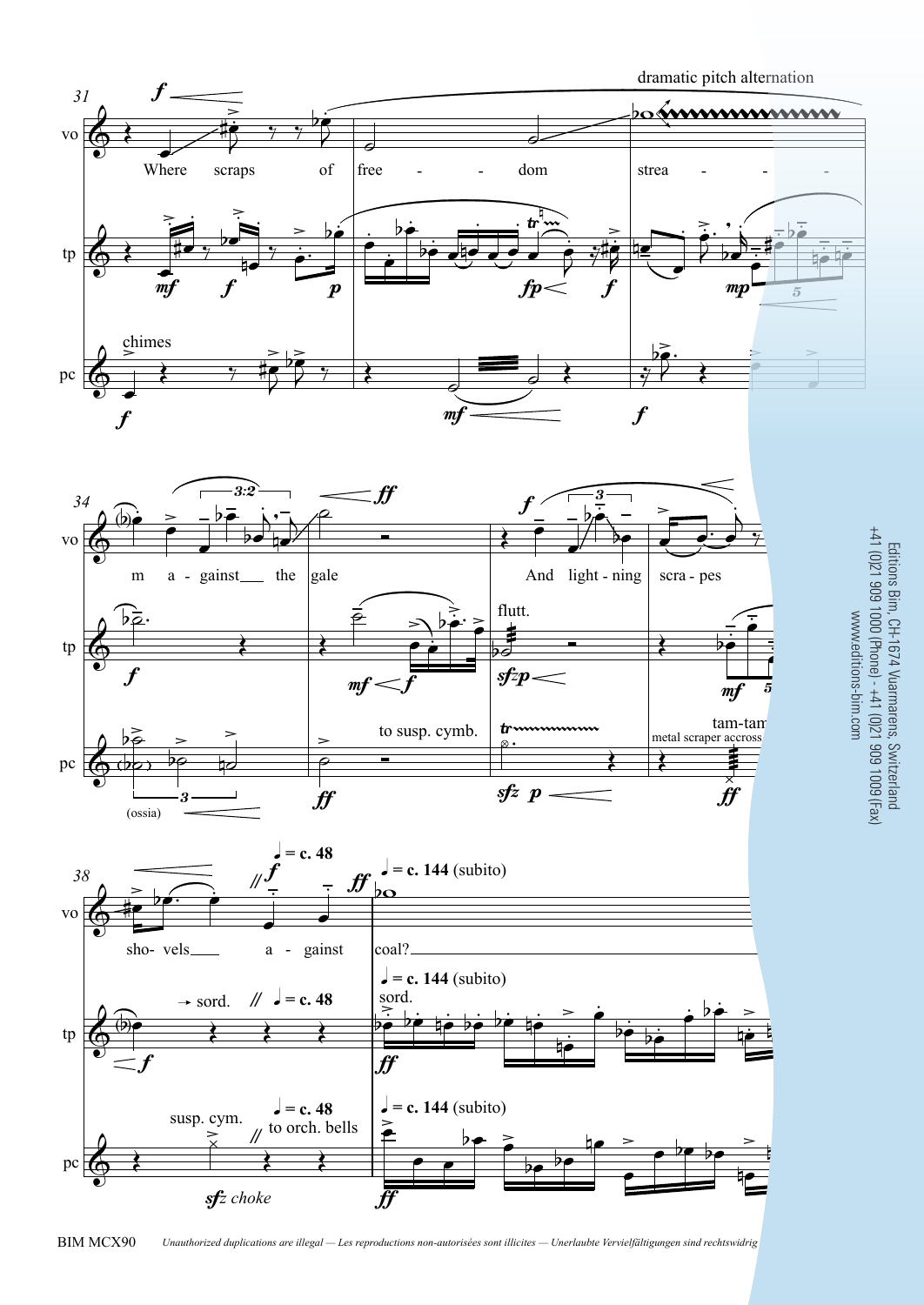![](_page_9_Figure_0.jpeg)

![](_page_9_Figure_1.jpeg)

![](_page_9_Figure_2.jpeg)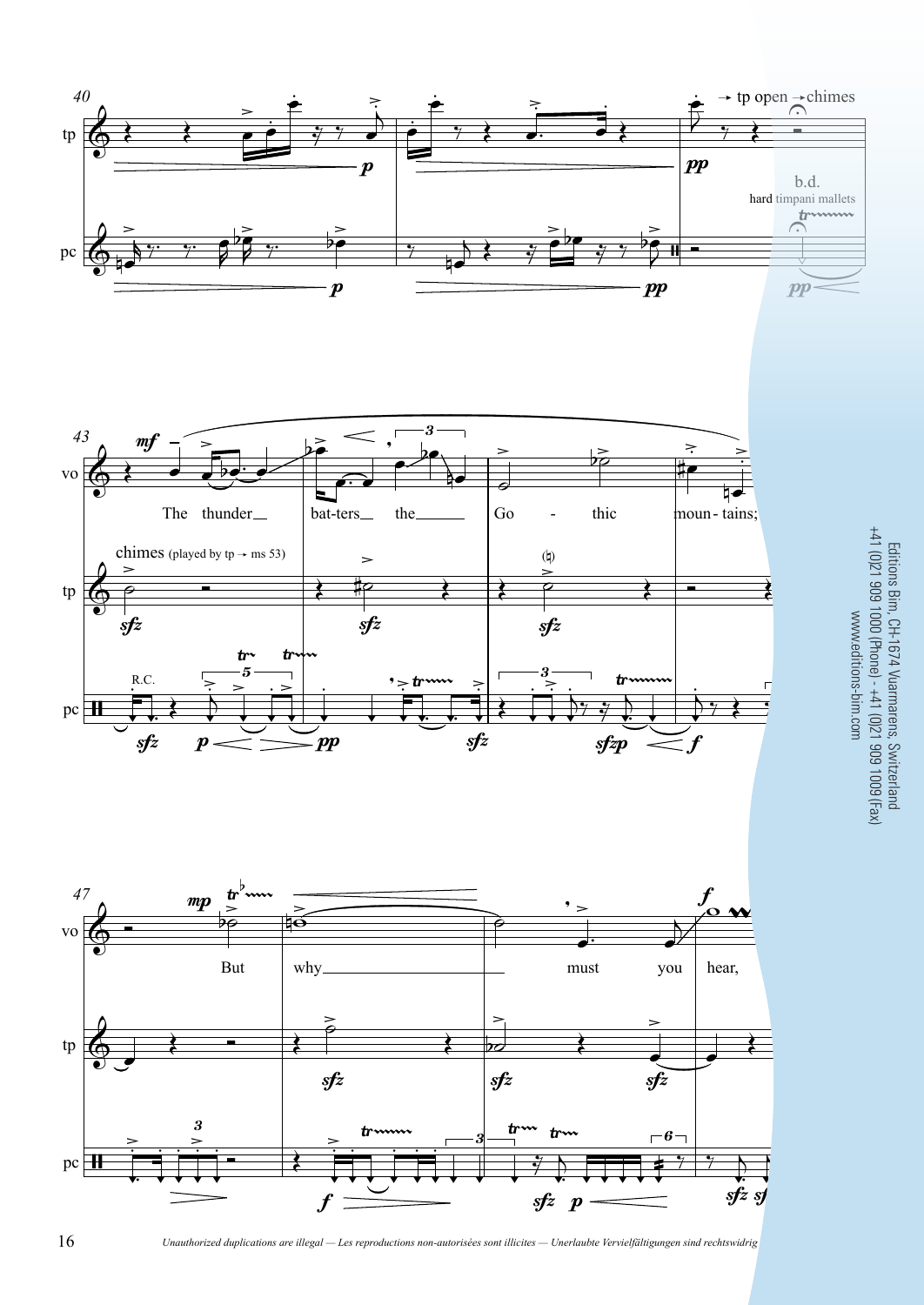![](_page_10_Figure_0.jpeg)

 $U$ nauthorized duplications are illegal — Les reproductions non-autorisées sont illicites — Unerlaubte Vervielfältigungen sind rechtswidrig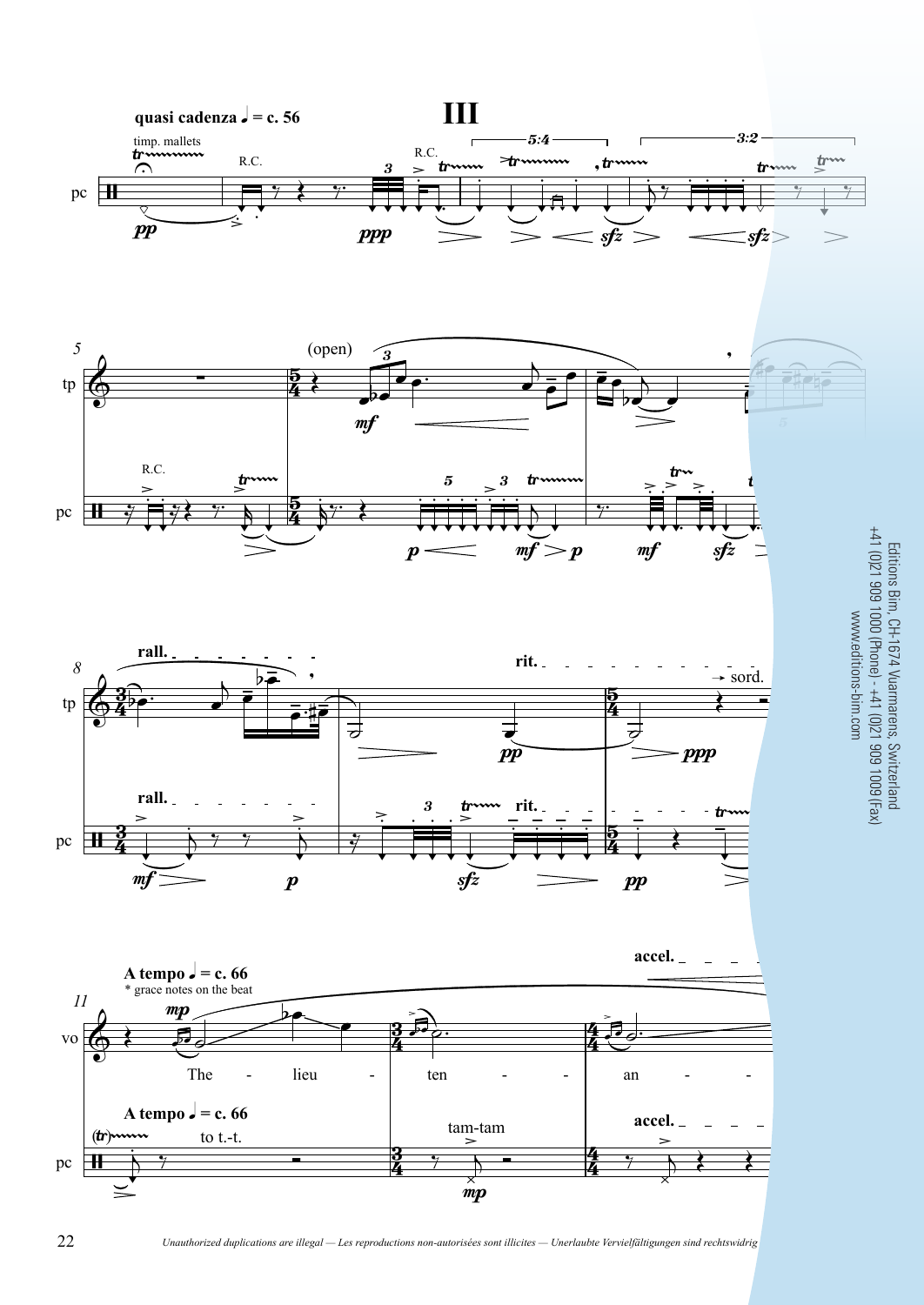![](_page_11_Figure_0.jpeg)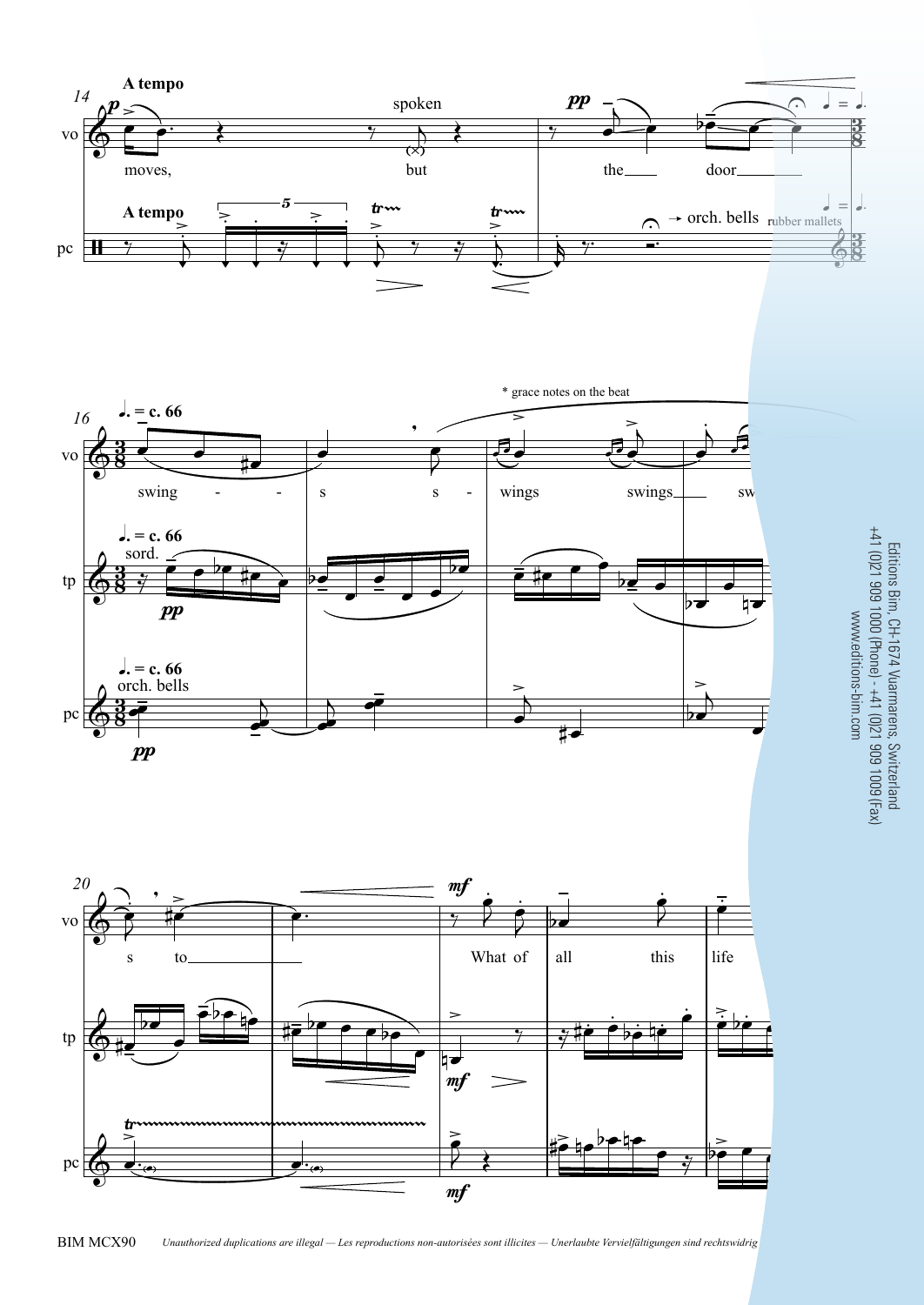![](_page_12_Figure_0.jpeg)

![](_page_12_Figure_1.jpeg)

![](_page_12_Figure_2.jpeg)

Editions Bim, CH-1674 Vuarmarens, Switzerland<br>+41 (0)21 909 1000 (Phone) - +41 (0)21 909 1009 (Fax) www.editions-bim.com

Unauthorized duplications are illegal - Les reproductions non-autorisées sont illicites - Unerlaubte Vervielfältigungen sind rechtswidrig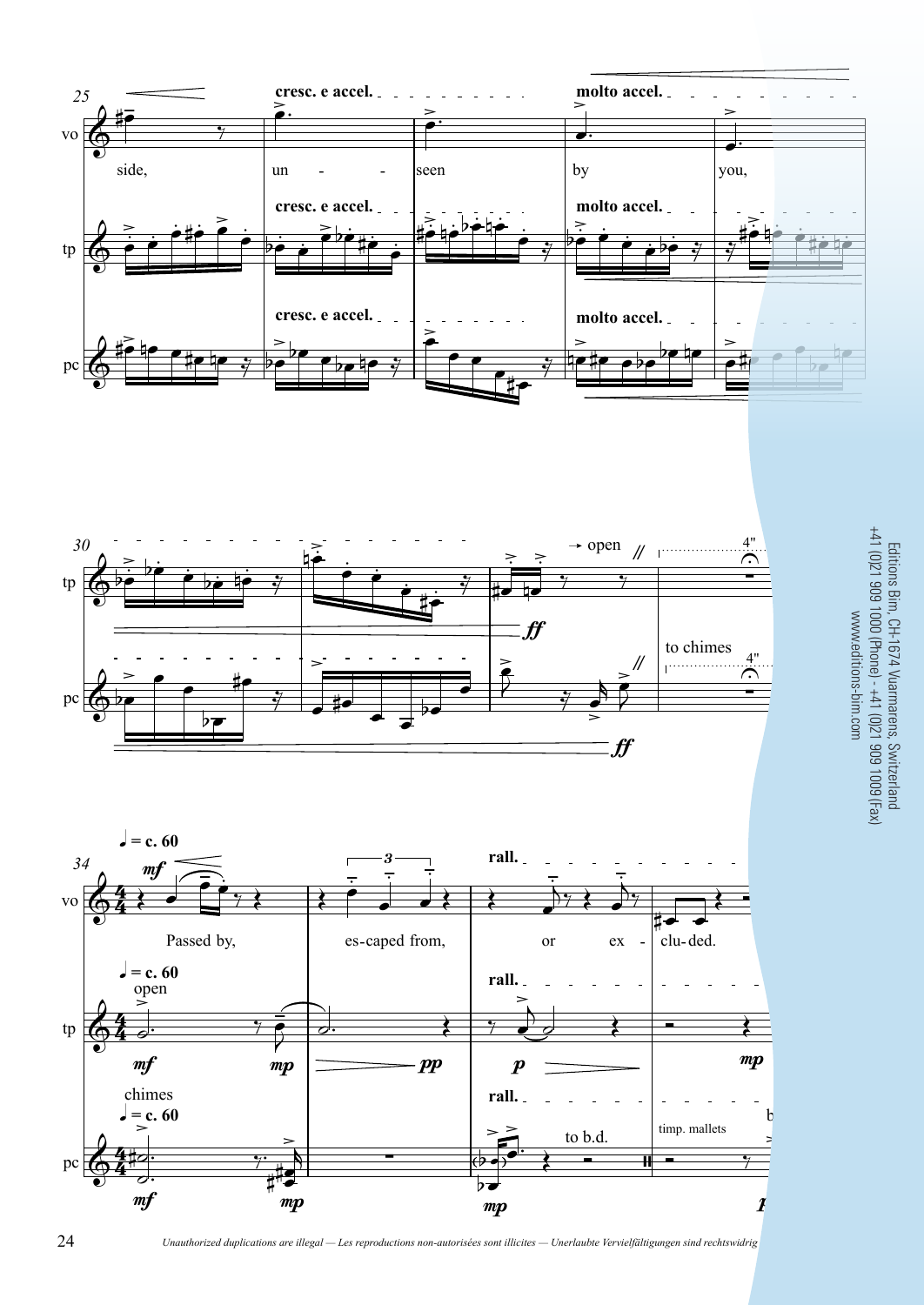![](_page_13_Figure_0.jpeg)

![](_page_13_Figure_1.jpeg)